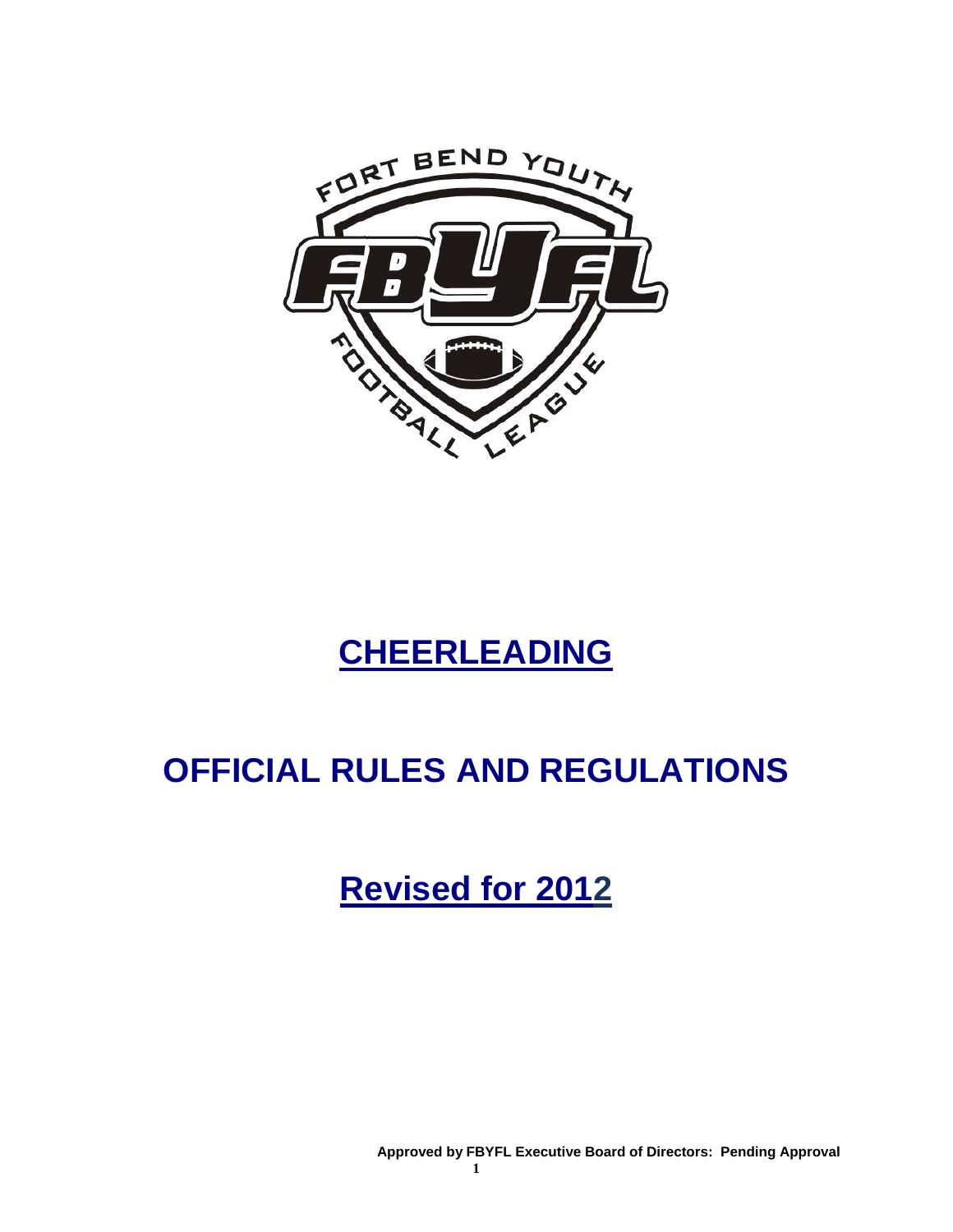# **Article I: CHEERLEADER ELIGIBILITY**

# **SECTION 1: League Participation and Cheerleader Eligibility**

- 1. The age requirements for cheerleading participants must meet the guidelines set by the Rules and Regulations of the FBYFL Executive Board, specifically Section 2. Participants must be in the 6<sup>th</sup> grade or under, ranging in age from 5 years to 12 years old by September 1st of the current season **(as of 11:59 pm on September 1st of the current year).** It is at the discretion of each franchise to enlist cheerleaders under the required age of those Rules and Regulations for the sole purpose of cheerleading. No cheerleader, who is 13 years old as of September  $1<sup>st</sup>$  of the current season, or in the  $7<sup>th</sup>$ grade, will be allowed to cheer for any FBYFL franchise. Violation(s) of this policy will result in a fine of \$500.00 per cheerleader involved and will be payable to FBYFL Executive Board immediately upon validation by - Executive Board. **(See FBYFL Executive Board Rule 13.12 for penalties governing violations of this rule.)**
- 2. All participants must be registered on the FBYFL approved application. Failure to use the league approved application will result in a \$250 fine to the applicable franchise.
- 3. All participants shall provide a Birth Certificate. For returning participants this may be a copy of the previous year's Certificate form.
- 4. All senior level participants who are 11 and 12 years of age respectively *must* provide a league approved Final Report Card showing the grade the applicant will be in August/September of the current year.
- 5. It is at the discretion of each franchise as to which games and with which squads each participant will cheer. Participants are not required to cheer at the FBYFL registered participation level as designated by the football criteria.
- 6. For the purpose of the weigh-in, each franchise is under the obligation to the FBYFL to submit a combined registration book and maintain a duplicate registration book within their franchise that includes each participant's application, birth certificate, photo, and report card organized for each division level. FBYFL Executive Board Rule 3.8 which governs the process and penalties concerning weigh-in requirements applies to all cheer applicants.
- 7. All FBYFL Executive Board rules and penalties, Section 3, governing registration apply to all cheerleading participants, specifically and not limited to 3.9, 3.10, 3.11, 3.12.

**SECTION 2: Extravaganza -** Participation by all FBYFL franchises in the Annual Cheer Extravaganza Showcase is required. Failure to comply will result in a non-participatory fine of \$250.00 per franchise. This fine will be made payable to the FBYFL Board immediately after the closing of the registration deadline (deadline to be determined prior to start of season) for the Cheer Extravaganza. (Reference Executive Board Rule 13.12) Extravaganza guidelines, eligibility, and deadlines for showcase and competition for the current season shall be formed

## 1. **Participation Eligibility**

a. **Participant eligibility in the FBYFL Extravaganza** is determined by eligibility as a FBYFL participant in the current season as governed by the FBYFL Executive Board rules - contained herein.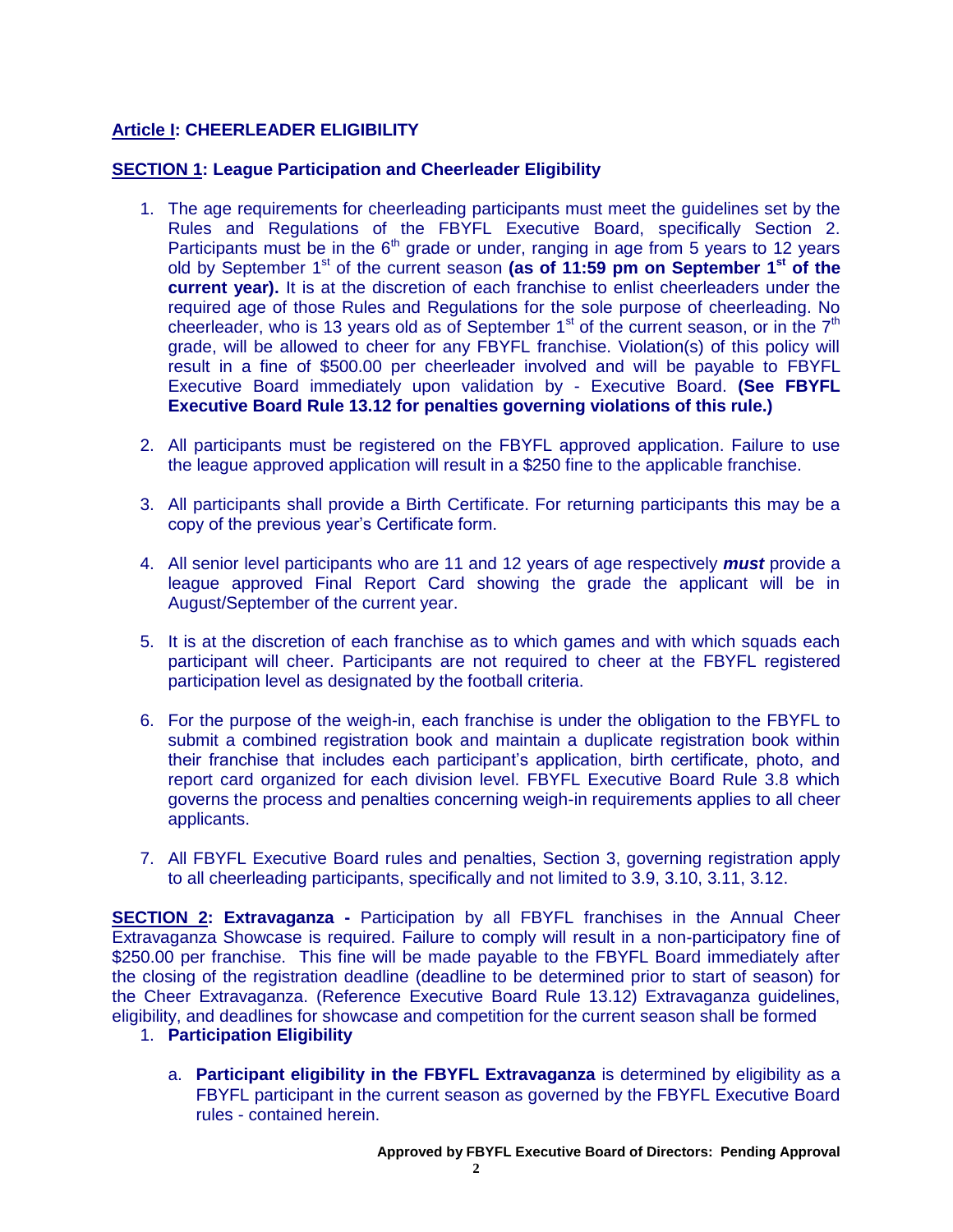- b. **Participant eligibility at the franchise level** is determined by a franchises internal guidelines and subject to the franchises own policies governing the eligibility of the cheerleader.
- c. **Franchise eligibility** is determined by the franchise adherence to all required deadlines, and guidelines as required for participation in the Extravaganza.
- d. **Violations -** If it is found that a franchise has included participation of an ineligible cheerleader (as herein defined) in any portion of the Extravaganza, showcase or competition, the squad will automatically be stripped of any awards inclusive of their rankings. Additional penalties shall be imposed if necessary, by the FBYFL Board of Directors. Possible sanctions may include but not be limited to expulsion or suspension of any franchise Cheer Director, Coach, participant or other responsible party for the current and/or following/upcoming season.

### **2. Extravaganza Competition Participation Eligibility**

- a. **Participant Eligibility in the FBYFL Extravaganza Competition** is first determined by eligibility as a FBYFL participant in the current season as governed by the FBYFL Executive Board rules contained herein.
- b. **Participant eligibility at the franchise level** is determined by a franchises internal guidelines and subject to the franchises own policies governing the eligibility of the cheerleader.
- c. **Franchise Competition eligibility** is determined by the franchise adherence to all required deadlines, and guidelines as required for participation in the Extravaganza.
- d. **Competition Book Check -** All competition franchises and participants shall be subjected to participation in a book check of the FBYFL registration book for the purpose of verification of the Competition participant's identity and verification of adherence to FBYFL participation eligibility requirements before the franchise competition team is allowed on the field. If a violation occurs at the time of book check, the participant shall not be allowed to enter the field to participate in the Competition at that time. The officials governing the book check may, at their discretion, determine that a violation has occurred and summon the FBYFL Executive Board who is empowered to decide if the franchise Competition team, as a whole, is allowed to continue it's participation in the Competition or be removed from the Competition. Violations of this regulation will call for the immediate suspension of the individual from participating in any FBYFL Cheer-Related Competitions for the current season and following/upcoming season. Violation of this regulation will also disqualify the franchise from participation in the Competition for the current season and following/upcoming season.
- e. **Violations -** If it is found that participation of an ineligible cheerleader (as herein defined) in any cheer-related competition, the squad will automatically be stripped of any awards inclusive of their rankings. Additional penalties shall be imposed if necessary, by the FBYFL Board of Directors. Possible sanctions may include but not be limited to monetary fines of a minimum of \$100 per infraction and a maximum of \$3000, expulsion or suspension of any franchise Cheer Director, Coach, participant or other responsible party for the current and following/upcoming season.

#### **Approved by FBYFL Executive Board of Directors: Pending Approval**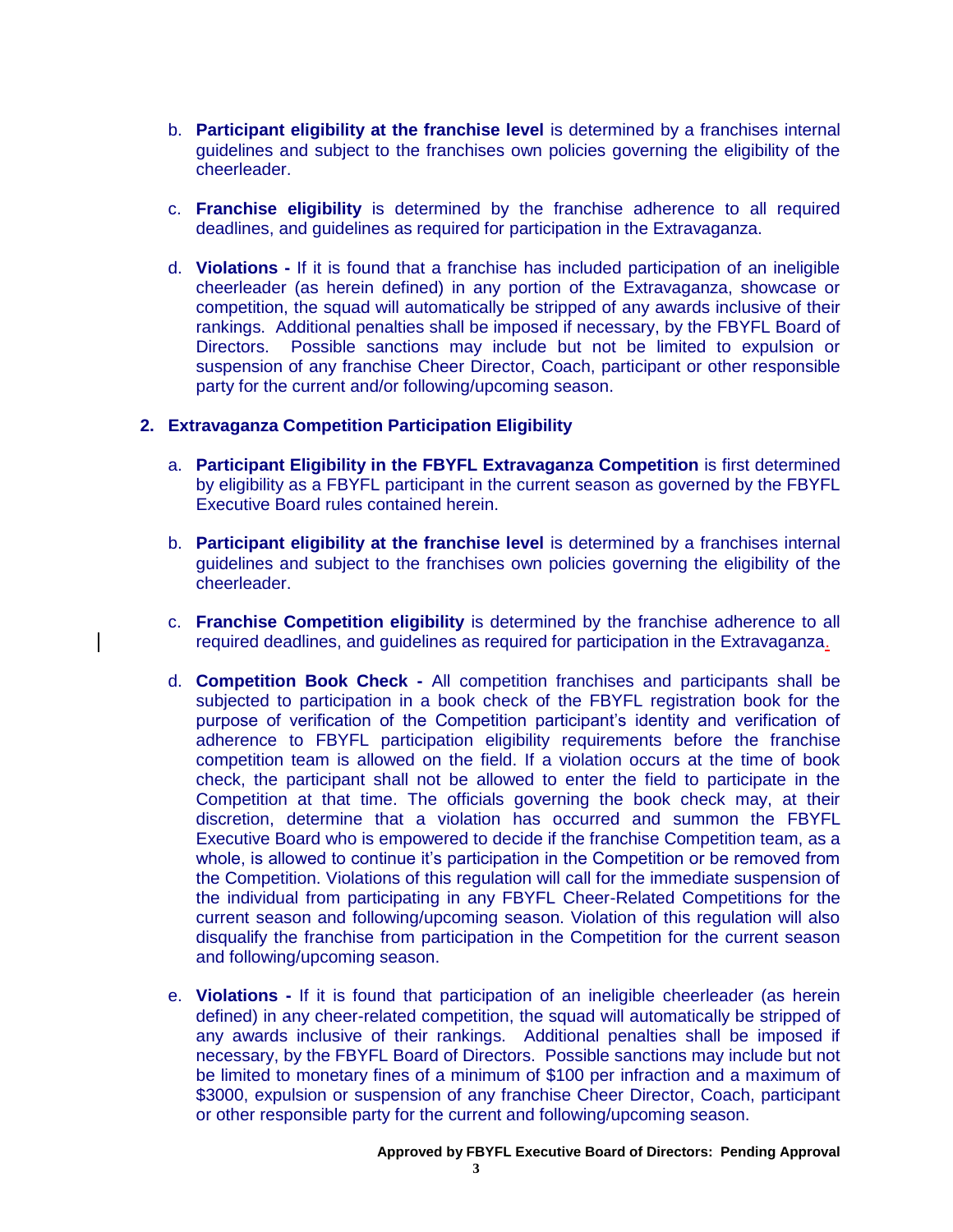# **NOTE: Items/Issues not specifically addressed in this Section will be superseded by FBYFL Executive Board Rule 2.1 and 2.1a and 13.12.**

# **ARTICLE II: CHEERLEADER AND GAME ETIQUETTE AND GUIDELINES**

**SECTION 1: Purpose -** The purpose of the Cheer Etiquette and Guidelines is to promote and uphold community pride and spirit at FBYFL events and develop and maintain sportsmanship and camaraderie amongst all FBYFL cheerleaders.

- 1. The etiquette/game day guidelines are set forth by the FBYFL Board of Directors. Any guidelines listed below shall not conflict with the Rules and Regulations of the FBYFL Executive Board.
- 2. In addition, the Rules and Regulations of the FBYFL Executive Board shall supersede these guidelines in the event an issue is not covered within these cheer rules.

### **SECTION 2: Etiquette -** Each cheerleader must always:

- 1. Display sportsmanship at all times
- 2. Show respect for all participants and volunteers within all franchises
- 3. Maintain a positive attitude at all times
- 4. Refrain from negative cheering
- 5. Exhibit behavior becoming of a FBYFL cheerleader at all FBYFL sanctioned/sponsored events
- 6. Refrain from the use of foul or negative language or derogatory facial expressions
- 7. Set a good example for all youth in the community

# **SECTION 3: Game Guidelines**

- 1. The Home Team is considered the Hosting Franchise,
- 2. Prior to the start of each game the franchise Cheer Director/Cheer Coach(es) should discuss the halftime performances and spirit/gift exchanges,
- 3. Prior to the start of each game it is the sole responsibility of each respective franchise Cheer Director/Cheer Coach or appointee to turn in the roster of cheerleaders and music needed for halftime performances to the press box representative,
- 4. The visiting and home cheer squads will perform during half-time intermission of the game. The maximum length of each performance will be 5 minutes.
- 5. The visiting team should always perform first and the home team should perform second,
- 6. All halftime performances will be performed on the 50 yard line and facing the home side/press box side of the field.
- 7. Spirit/gift exchanges should take place immediately following the halftime performances any deviations from this should be discussed by the respective Cheer Director/Cheer Coach or appointee prior to the start of the game,
- 8. The home team should go to the visitor's side first and perform 1 or 2 cheers/chants and then the home team should escort the visitors back to the home side where the visitors will perform 1 or 2 cheers/chants and then return to their respective side for duration of game,
- 9. When there is an injured football player down on the field or sideline, all cheerleaders must kneel down until confirmation of the player's condition,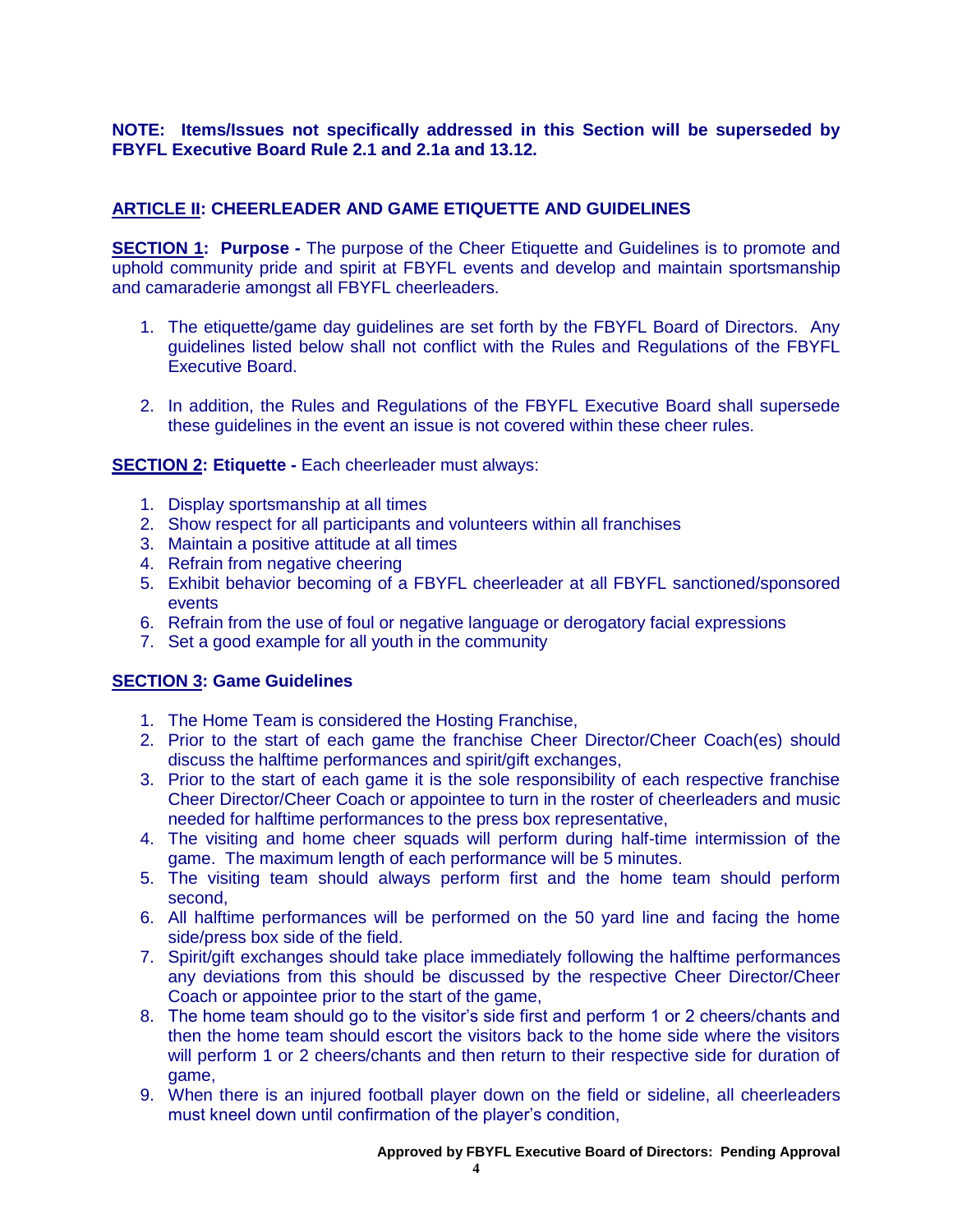10. All Cheer staff must be in franchise staff attire including but not limited to Directors, Asst. Directors, Coaches, Assistant Coaches, Youth Cheer Assistants, and Team Moms etc…

# **ARTICLE III VIOLATIONS OF CHEER Rules, ETIQUETTE AND GUIDELINES**

All violations will be brought to the attention of the Cheer Director. The Director or Cheer Director of Operations will investigate alleged violation by communicating directly with the Cheer Director(s)/Cheer Representative(s) for the franchise(s) involved determining the merit of proposed allegation(s). If allegation(s) prove(s) to be valid, the Cheer Director will bring it forth at the very next Executive Board meeting to ensure acknowledgement by President of franchise involved and fines/sanctions/penalties will be issued accordingly. If the violations prove to be flagrant and unsportsmanlike as defined by the FBYFL Executive Board By-Laws – any fines to be imposed will be at the discretion of the Executive Board of Directors accordingly.

### **SECTION 1: Special Circumstances**

1. Under special/certain circumstances such as violent behavior, drug possession and/or under the influence, it will be the discretion of the Cheer Executive Board Officers to seek immediate action inclusive of notifying the appropriate security authorities. Certain behaviors may warrant expulsion for the remainder of the season to include *Cheer Extravaganza and any other FBYFL sanctioned events.*

### **SECTION 2: Weigh-In and Roster Books**

1. **League-Sanctioned Weigh-In** - All Cheer Directors of each FBYFL franchise will be required to turn in a copy of their finalized roster of registered cheerleaders to the Cheer Director of Cheer Operation at the FBYFL's League-Sanctioned Weigh-In (Date to be determined by FBYFL Executive Board). FBYFL Executive Board Rule 3.8 which governs the process and penalties concerning weigh-in requirements applies to all cheer applicants.

The Cheer Director will present 2 roster books:

- a. 1 book that will be retained by FBYFL (Original White Copies) until the end of the current season, and
- b. 1 book (Copy) that will be stamped and kept by the franchise.
- **2. Roster Books -** The following will dictate the roster book processing; the original and a copy of the franchise roster books shall consist of copies of the following information and in the following order:
	- a. Cover sheet with a listing of Cheerleaders  $(1<sup>st</sup>$  and last name) by squads per level,
	- b. FBYFL Approved Current year's completed application (Original White Copy) front & back,
	- c. Current year's report card for 11 and 12 year olds respectively,
	- d. Birth certificate, and
	- e. Current photo
- **3.** All submitted information should be in a 3-ring binder and separated by squads (i.e., Flag, Freshman, Soph, etc…). Failure to comply with the aforementioned criteria will result in a fine of \$300.00 per franchise made payable to the FBYFL at the very next Executive Board meeting. **NOTE: Allowances for exceptions (i.e., a late registration) must be presented to the FBYFL for approval as soon as the**